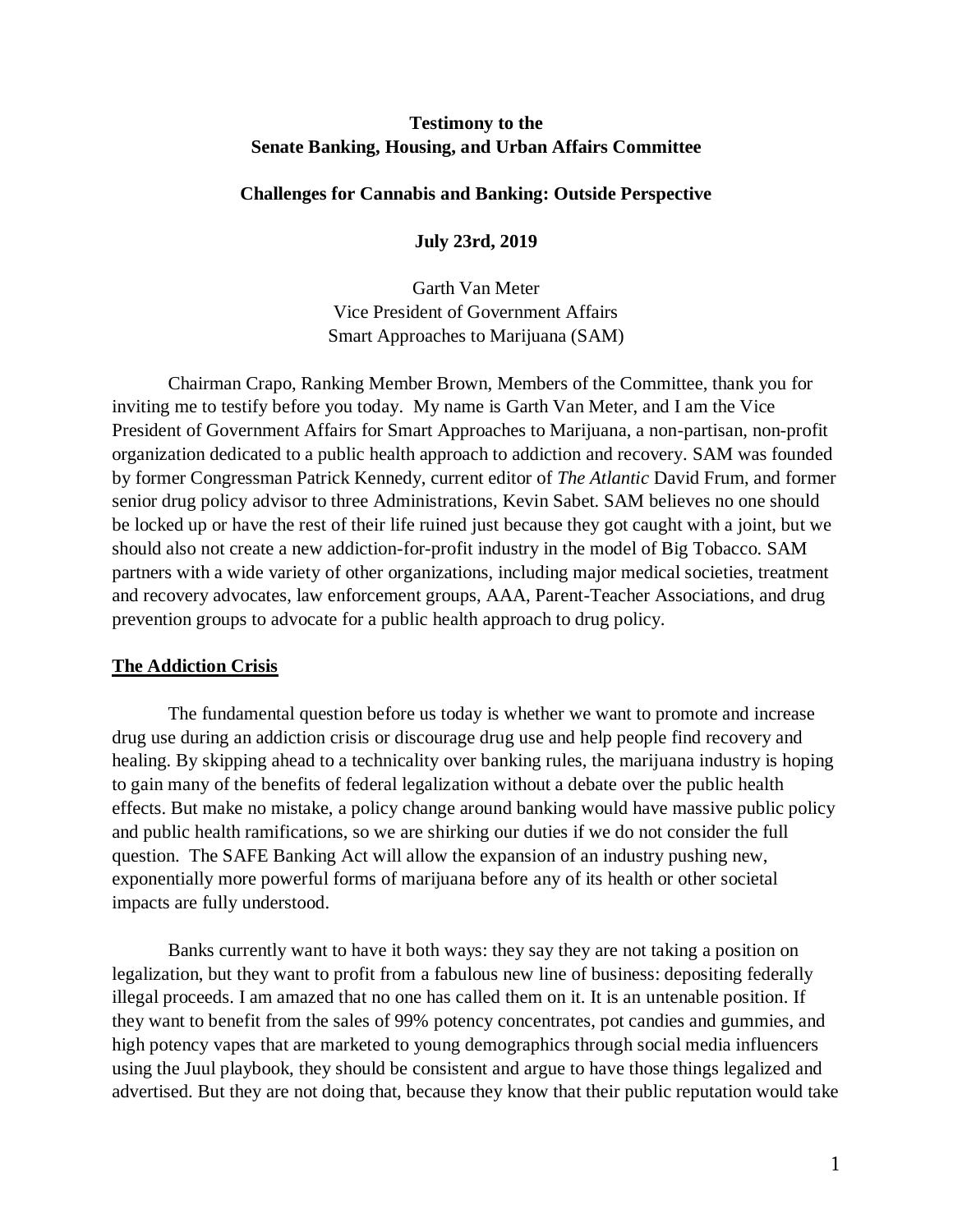a hit. So instead, they argue that they should participate in what is literally the definition of money laundering for federally illegal proceeds but be held harmless for the damage to public health and public safety.

### **The Potential Increase of Wide-Spread Investments in the Marijuana Industry**

I want to examine two scenarios that could result from the passage of the SAFE Banking Act.

The first is the best-case scenario, and the intended effect of the bill: let's say only state licensed marijuana producers and stores participate in the federal banking system.

For expert testimony on the purpose of the SAFE Banking Act, I refer you to former Speaker John Boehner's marijuana investing seminar<sup>i</sup>, in which you find these statements, "With traditional investments, only seventeen-and-a-half percent of the money comes from little fish like you and me. The other eighty-two-and-a-half percent is from the big players, the major investment firms, hedge funds, pension funds, established corporations. Banking restrictions are preventing almost all of those investment firms and funds from diving head first into cannabis. Well, they're dying to get in. I'm helping some of these bigger fish get ready to invest. There are hundreds of billions of dollars sitting on the sidelines."

The SAFE Banking Act could have been drafted to narrowly address point-of-sale transactions. Instead, the bill is written specifically to allow those "hundreds of billions of dollars sitting on sidelines" to invest. Does anyone think that public health is going to be the driving force behind these multinational corporations who have to report quarterly earnings? For a preview, we need only to look to Canada, where the CEO of a major marijuana corporation was ousted for a single quarter of poor sales, and Altria (formerly Philip Morris) has made a multibillion-dollar investment into the marijuana industry. We should also note that the former CEO of Purdue Pharma—who oversaw all of Oxycontin's deceptive marketing practices—saw his next big business opportunity in leading a marijuana company.

## **The Influx of Potent Products into the Market**

It's also important that we not deal with this question in the abstract. When you see marijuana on TV, you see fields or warehouses of what everyone assumes is a harmless plant. It looks very innocuous. What they don't show you are the concentrates and extraction systems, because industrial scale extraction looks like something straight out of the television show Breaking Bad. Yet, concentrates are what they are heavily promoting on social media. For those who have never seen concentrates, I refer you to Appendix A of my testimony, where you can see examples. Marijuana is not just a plant any more. It has been highly processed into something that cannot be found in nature and has a devastating impact on the brain in terms of addiction and mental health. In particular, I refer you to the first page, where you can see a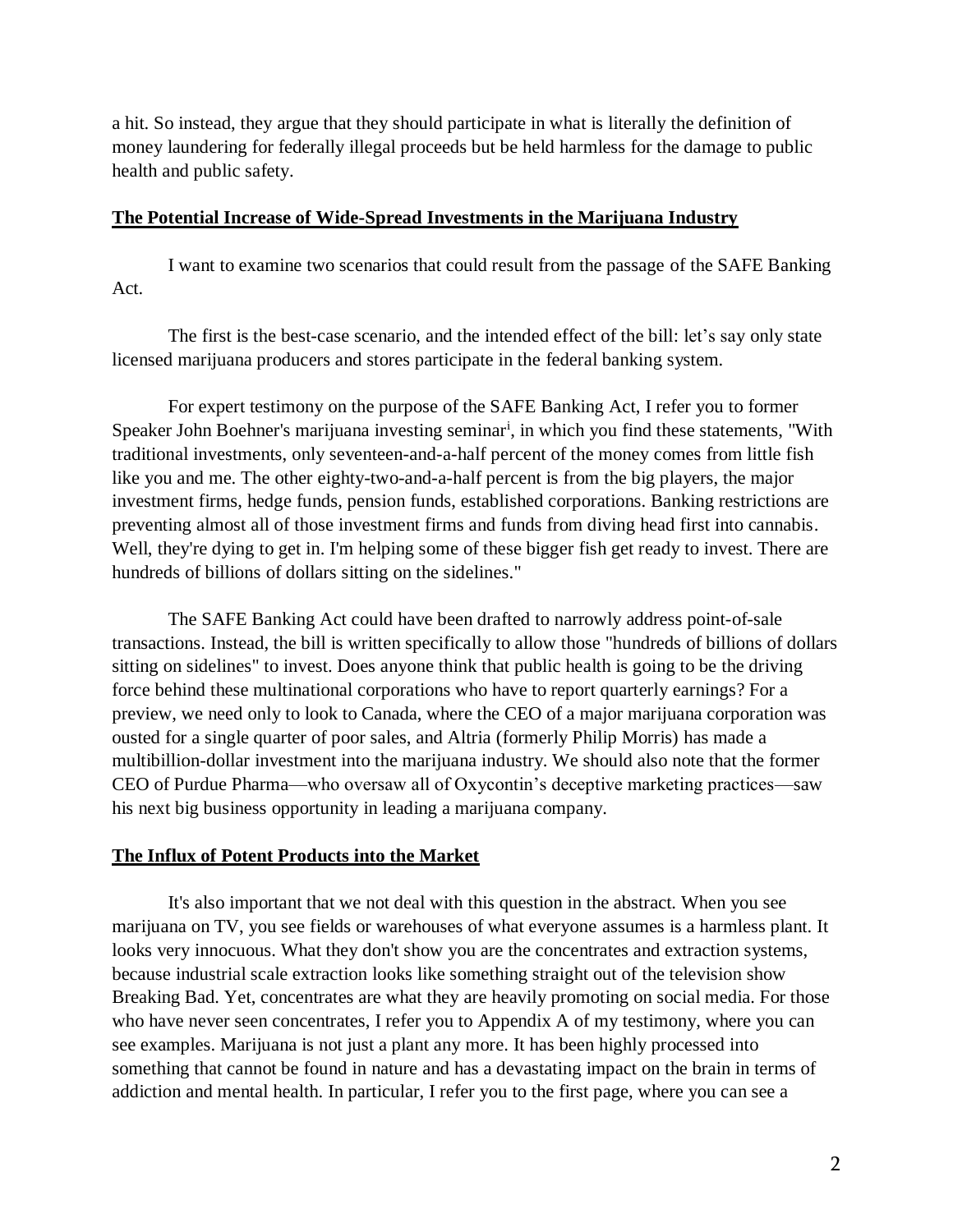marijuana concentrate called 'shatter' from Acreage Holdings, which is former Speaker Boehner's new gig. Notice the name of the marijuana strain: "Thin Mint Girl Scout Cookies." This is a screen shot of their webpage from two weeks ago, but it mysteriously vanished when we submitted this picture as a part of written testimony to the House Judiciary Committee.

I also want to address kid-friendly edibles. Under state regulations, the pot gummies on page 2 of Appendix A are not considered kid-friendly. You see, under the marijuana industry's logic, kids are only attracted to gummies in the shape of animals or cartoon characters, not to brightly colored, sugar-coated gummies in the shape of vegetables, geometric shapes, or pot leaves. Washington State got so frustrated with the number of children ending up in emergency rooms from accidental ingestion of pot candies that they were going to ban them completely… but it only lasted a week, and the marijuana industry released their new plan to self-regulate with brightly colored geometric shapes and pot leaves only.

So, that is the best-case scenario, if everything goes according to plan.

### **The Potential Increase of Cartel Activity**

But there is a much darker possibility, and it doesn't require a stretch of the imagination because it is already happening. International cartels have infiltrated legalized states and have used the cover of legalization to conduct massive grow operations, often in upscale, suburban neighborhoods.ii The SAFE Banking Act provides a scalable new avenue for these cartels to infiltrate the banking system in a much more systematic way.

For example, I refer you to a letter dated July 19, 2019 from former DEA Administrators and ONDCP Directors who describe a threat that parallels the multibillion-dollar Black Market Peso Exchange, and testimony from Colorado law officer Ernest Martinez that lays out an example of how this would work. These documents can be found in Appendix B of my testimony.

### To quote from the letter:

"Because cash made from the sale of marijuana looks the same regardless of what it was used to pay for, it will be extremely difficult for banks to know whether large bundles of cash presented for deposit were made from the sale of marijuana rather than from the sale of heroin, fentanyl, or methamphetamine.

"In short, the SAFE Banking Act could inadvertently allow cartels to bring into banks duffel bags of cash made from the sale of those illicit drugs that are killing tens of thousands of Americans every year."

And to quote from Lt. Martinez's testimony: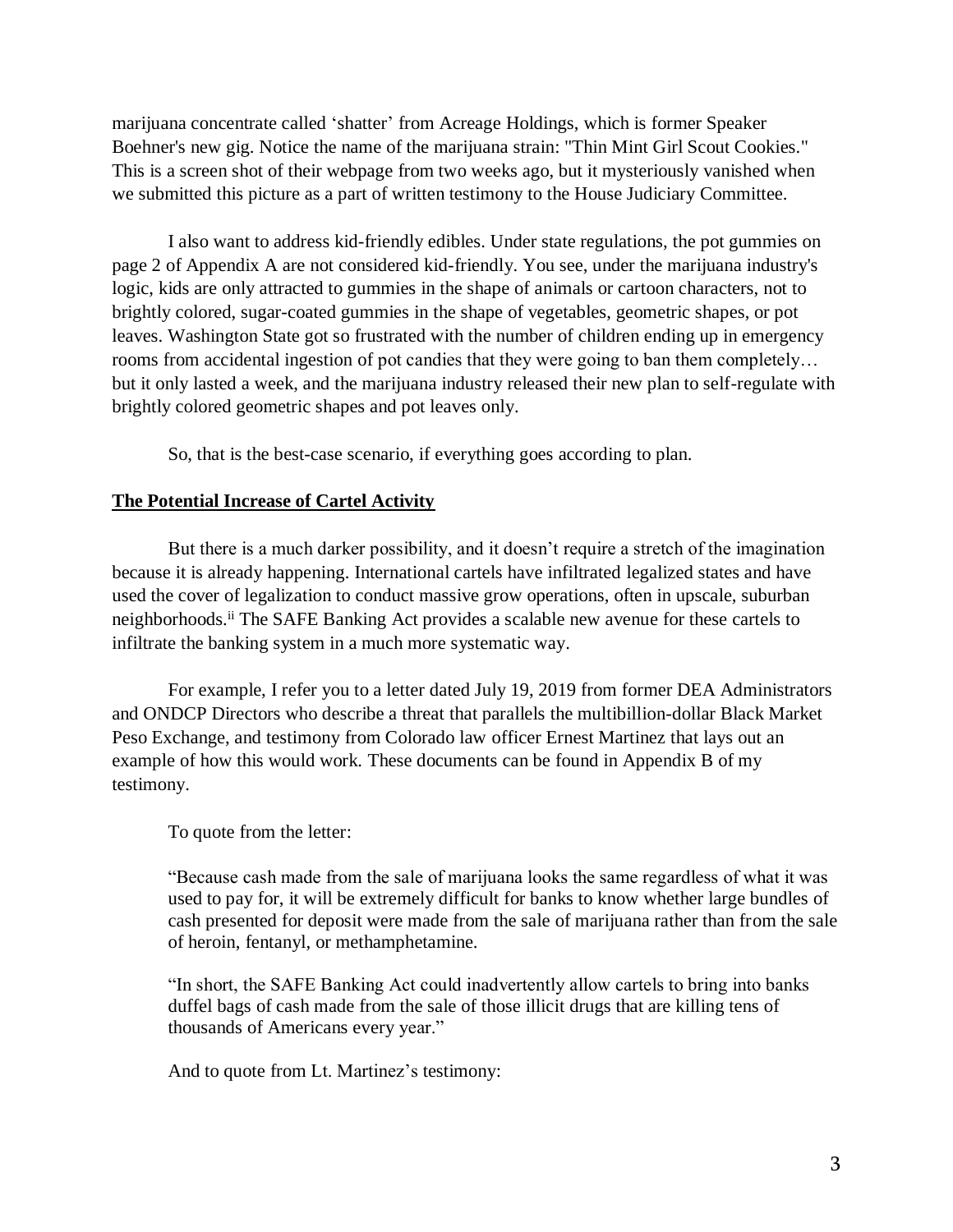"…approving the SAFE Banking Act would open more opportunities for money laundering and black-market investors. As one possible example, a cartel would drop off backpacks of cash to a dispensary for deposit, possibly in excess of \$10,000 per transaction, which would be a huge advantage over current constraints. The dispensary would deposit the money in their bank account, and then bill a shell company for "security services," "cleaning services," or some other plausible service that would never be performed. Now the money has been returned to cartel control and can be transferred electronically."

Furthermore, Lt. Martinez's testimony explains why even eliminating cash will never stop pot shops from being targeted for robbery: in the majority of cases, the burglars are there to steal marijuana, not cash. The marijuana is more easily accessed and is extremely valuable in its own right. A marijuana store is more akin to a jewelry store than a convenience store. A recent illustration comes from thieves who backed a pickup truck into a Michigan pot shop, stole all of the marijuana, and then left. They came back 20 minutes later to steal the ATM as an afterthought.<sup>iii</sup>

### **What This Bill Is Not About**

Cannabidiol (CBD) and hemp were federally descheduled through the 2018 Farm Bill, and the FDA is currently conducting a rule-making to ensure public health and safety are taken into account. When USDA issues their expedited rule for hemp growing, hemp growers who operate in accordance with the rule will be fully legal and have full access to banking services. CBD has been demonstrated through FDA clinical trials to have a medicinal benefit for certain childhood seizures.

By contrast, marijuana producers are growing and manufacturing incredibly high potency products that are orders of magnitude stronger than anything available in the Woodstock days. What we think of as marijuana from those days was only 1-3% THC and contained a relatively high proportion of CBD, which acted as a neuroprotective agent. Today's marijuana concentrates can have up to 95% THC and no CBD. A recent study found that high potency marijuana has a five fold higher risk of psychosis.iv

We often hear that supposedly "47 states have legalized some form of cannabis" and we have to do something to accommodate those states.

First of all, many of those states only created programs for compassionate distribution of non-intoxicating CBD, which was also federally legalized when produced from hemp in the 2018 Farm Bill. It is disingenuous to lump in those states when they now have a pathway to full compliance with federal law. I disagree that we should be fully legalizing high potency marijuana, but if the other witnesses want to do it, they should follow the path of the Farm Bill and have that debate.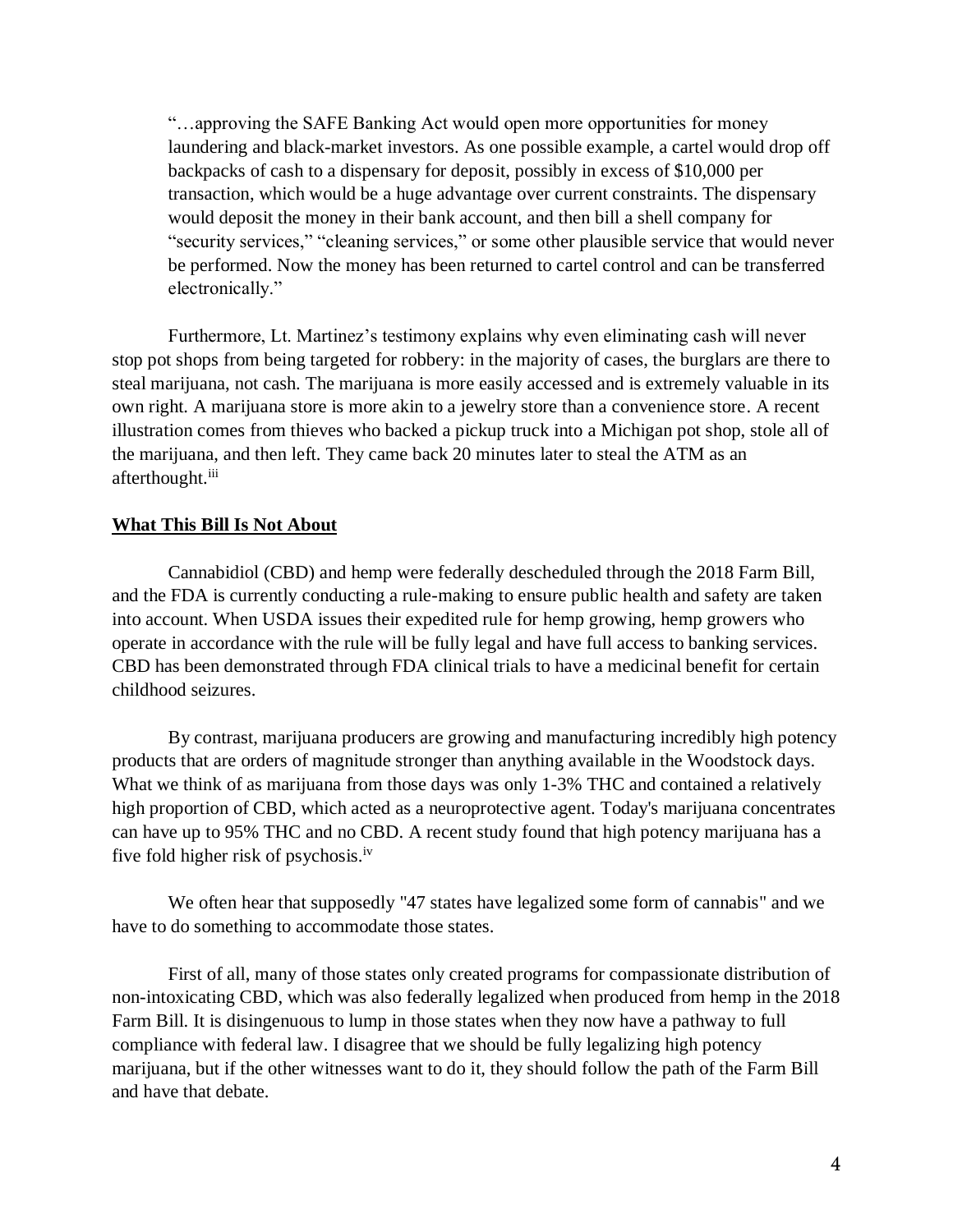Other states, like New York, Minnesota, Ohio, West Virginia, Pennsylvania, Utah, and Louisiana, have more cautious medical marijuana programs, not allowing it to be smoked, and could conduct research programs that could be converted into legitimate FDA clinical trials with early access programs for suffering people. There is a right way to research and prescribe medicines, and the path is through the FDA.

On the other extreme are states like California, where anyone can qualify for a medical marijuana card under the thinnest of pretexts, and it essentially functions as recreational marijuana for anyone willing to go through minor inconvenience of a pot doctor's recommendation via a 5-minute Skype session.

And then there are the 10 states that have legalized commercial retail sales for recreational marijuana. These states are doing an abysmal job of regulating the drug, with rampant black markets, out of state diversion, the highest rates of youth use in the nation, skyrocketing use for 18-24 year olds (when the brain is still developing), and as much as a doubling in fatalities due to marijuana impaired driving.<sup>v</sup> We should not be expanding that failed experiment to other states.

Indeed, New York, New Jersey, Vermont, Connecticut, New Hampshire, Rhode Island, Delaware, Minnesota, North Dakota, and New Mexico all turned back major pushes to legalize and commercialize recreational marijuana as lawmakers and the public saw the disturbing public health impact of marijuana in legalized states.

## **Whose Problem Are We Solving?**

Today's modern marijuana industry is structured around catering to heavy users. Daily and near daily users consume 87% of the marijuana in the state of Colorado.<sup>vi</sup> If you want to be successful in the marijuana business, that's who you have to sell to, and those users have built up a high tolerance and high dependence. LivWell and other businesses have to meet the demand they have created if they want to stay in business versus their competitors. If they don't aggressively market the highest potency products available, someone else will and they will lose market share. Therefore, the business model becomes the highest potency for the cheapest price, and no state has successfully implemented a potency cap. Advancing a business model of creating new instances of substance use disorder during an addiction crisis is grossly irresponsible as a matter of public policy.

We at SAM deal every day with families who have lost loved ones to addiction, and marijuana is a major part if not the defining feature of all of their stories. Contrary to the claims of the marijuana industry and legalization advocates, legalization is not resulting in a reduction in opioid deaths. These claims have been thoroughly debunked in recent studies in the Proceedings of the National Academies of Sciences.<sup>vii</sup> Instead, in a study of 34,000 individuals,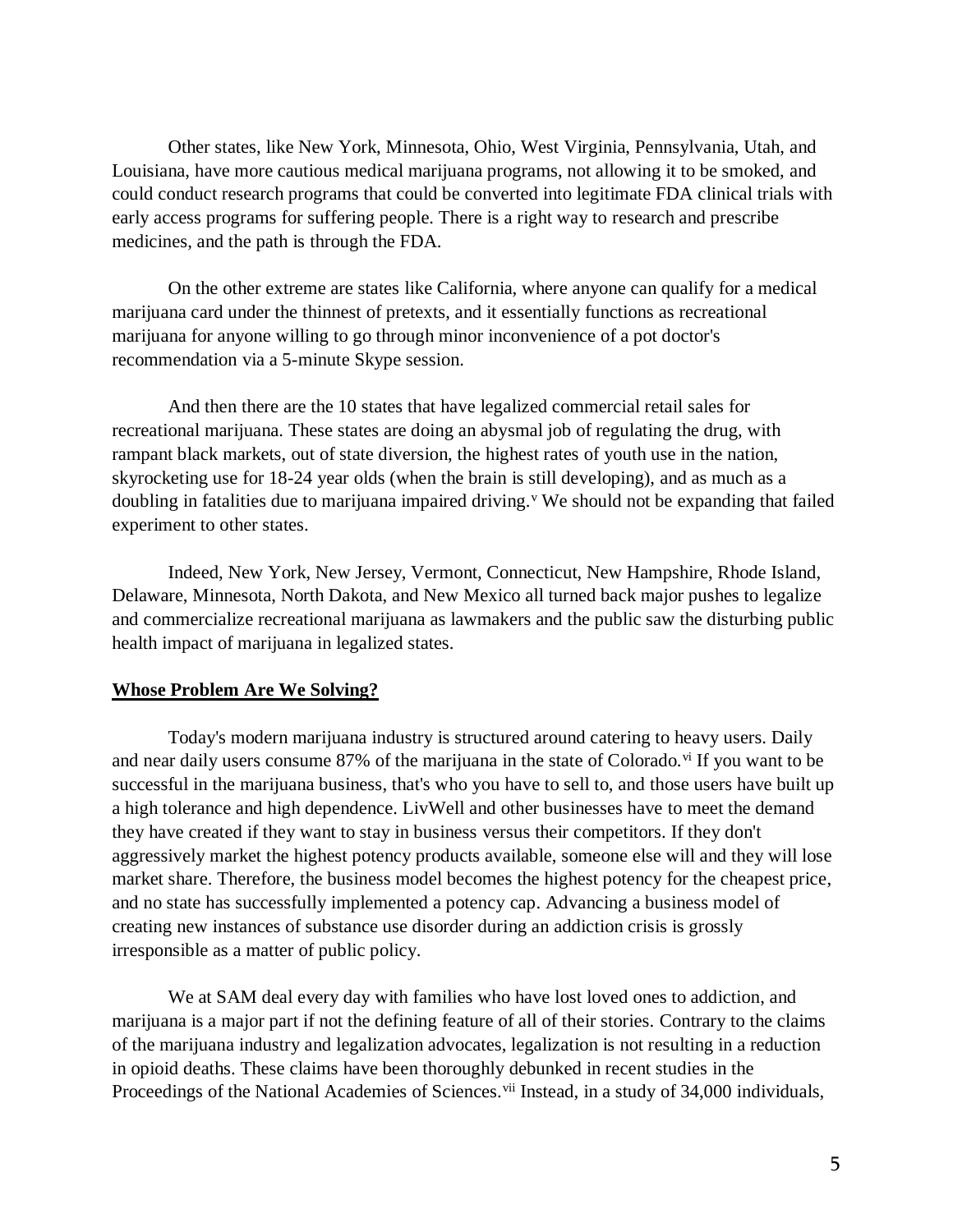marijuana users were discovered to be more than two times as likely to abuse prescription opioids or initiate non-prescription use of opioids.<sup>viii</sup>

There is still an opportunity for the other witnesses in the banking industry at this table to wash their hands of the marijuana industry and say, "we want no part of this coming nightmare." But, if they proceed, at least it will be with the full knowledge of what they are investing in: preying on the vulnerable through the marketing of high potency and kid-friendly products, and producing new cases of substance use disorder and serious mental illness.

We can see where this is leading in our neighbor to the north, where Altria, formerly Philip Morris, the manufacturer of Marlboro cigarettes, has made a multi-billion dollar investment into the marijuana industry, paired with an even bigger investment in vaping giant Juul. These investments will have business synergy, as the latest data shows a 63% increase in youth vaping of marijuana in Juul-like devices.<sup>ix</sup> It took us over 100 years to reverse the public health impacts of the tobacco industry, who continually cast doubt on public health advocates with industry-funded bunk science. We have an opportunity today not to repeat those mistakes.

 $\overline{a}$ 

<sup>i</sup> <https://www.youtube.com/watch?v=CZXGiRcXLJo>

ii [https://www.nbcnews.com/news/us-news/foreign-cartels-embrace-home-grown-marijuana-pot-legal-states](https://www.nbcnews.com/news/us-news/foreign-cartels-embrace-home-grown-marijuana-pot-legal-states-n875666)[n875666](https://www.nbcnews.com/news/us-news/foreign-cartels-embrace-home-grown-marijuana-pot-legal-states-n875666) ; [https://www.pbs.org/newshour/show/how-colorados-marijuana-legalization-strengthened-the-drugs](https://www.pbs.org/newshour/show/how-colorados-marijuana-legalization-strengthened-the-drugs-black-market)[black-market](https://www.pbs.org/newshour/show/how-colorados-marijuana-legalization-strengthened-the-drugs-black-market)

iii <http://www.fox2detroit.com/news/local-news/thieves-crash-truck-into-detroit-marijuana-dispensary-steal-pot-atm>

iv Di Forti, et al. The contribution of cannabis use to variation in the incidence of psychotic disorder across Europe (EU-GEI): a multicentre case-control study. *Lancet Psychiatry*. March 19, 2019. DOI: [https://doi.org/10.1016/S2215-0366\(19\)30048-3](https://doi.org/10.1016/S2215-0366(19)30048-3)

<sup>v</sup> <https://learnaboutsam.org/wp-content/uploads/2019/06/2019-Lessons-Final.pdf>

vi Colorado Department of Revenue: Market Size and Demand for Marijuana in Colorado (2017).

vii Shover et. al., Association between medical cannabis laws and opioid overdose mortality has reversed over time. *PNAS*, Jun 10, 2019.<https://doi.org/10.1073/pnas.1903434116>

viii [https://www.drugabuse.gov/news-events/news-releases/2017/09/marijuana-use-associated-increased-risk](https://www.drugabuse.gov/news-events/news-releases/2017/09/marijuana-use-associated-increased-risk-prescription-opioid-misuse-use-disorders)[prescription-opioid-misuse-use-disorders](https://www.drugabuse.gov/news-events/news-releases/2017/09/marijuana-use-associated-increased-risk-prescription-opioid-misuse-use-disorders)

ix Johnston, L. D., Miech, R. A., Bachman, J. G., Schulenberg, J. E., & Patrick, M. E. (2018). *Monitoring the Future National Survey Results on Drug Use 1975-2018. Overview, Key Findings on Adolescent Drug Use.* Ann Arbor: Institute for Social Research, University of Michigan.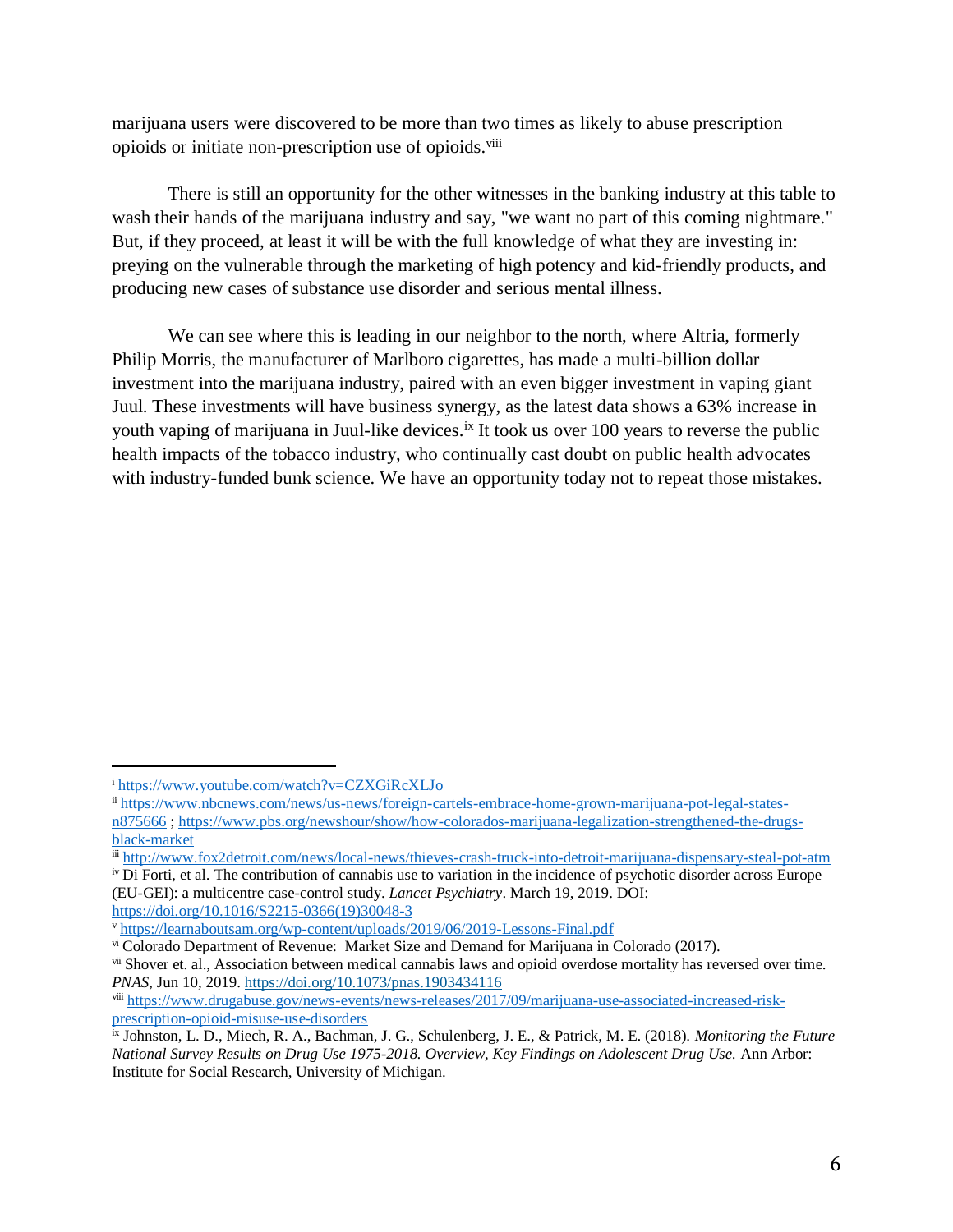# **Smart Approaches to Marijuana (SAM) – Appendix A**



Former Speaker John Boehner is on the board of Acreage Holdings and stands to profit \$20 million from the passage of the STATES Act, according to an analysis by the Financial Times. [\(https://www.ft.com/content/7ed13d](https://www.ft.com/content/7ed13daa-61e4-11e9-a27a-fdd51850994c) [aa-61e4-11e9-a27a-fdd51850994c\)](https://www.ft.com/content/7ed13daa-61e4-11e9-a27a-fdd51850994c)



- Note the name of the strain: "Thin Mint Girl Scout Cookies."
- Live Resin Shatter is a product marketed by Acreage Holdings, among other high potency marijuana concentrates.
- Note similar social-media advertising style to that which got vaping giant Juul in trouble.

For more examples, please visit [http://bigpotexposed.com](http://bigpotexposed.com/)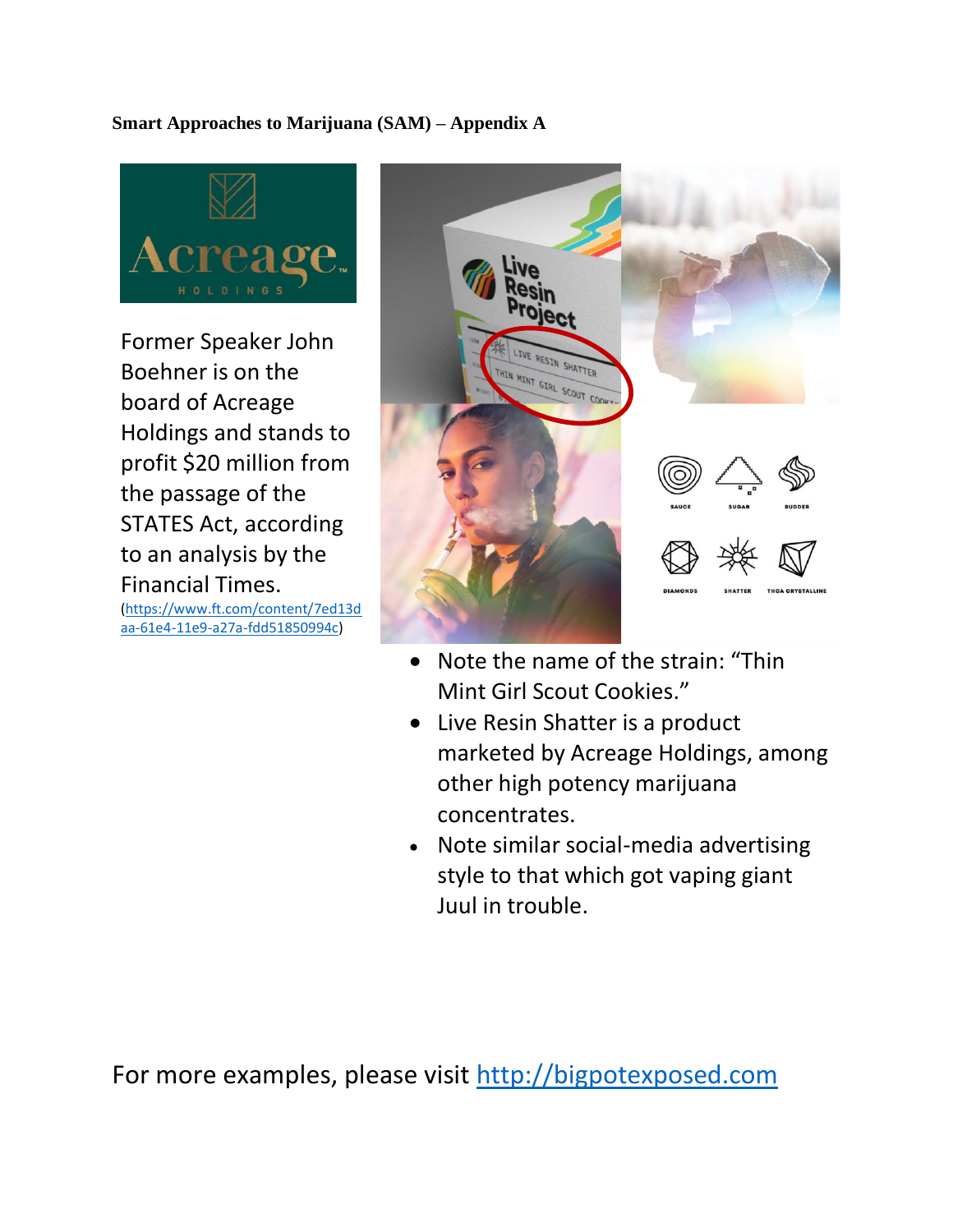



What Are Cannabis Concentrates?

Cannabis concentrates are produced by extracting the cannabinoids and terpenes from cannabis flower in a process that typically employs a solvent, such as butane, propane, or CO2.

The highly potent oil that results from this extraction can then be further refined and processed into a wide variety or products, including wax, shatter, hash, live resin, distillates, oils, and more.

• Marijuana concentrates can have a potency up to 95% THC (the active compound that gets you high).

 $\uparrow$ 

• By comparison, Woodstock weed was 1-3% THC.

 $O<sub>1</sub>$ 

 $\bigcirc$ 

 $\mathbb{C}$ 

• Marijuana also now comes in many kid-friendly forms like candies and gummies.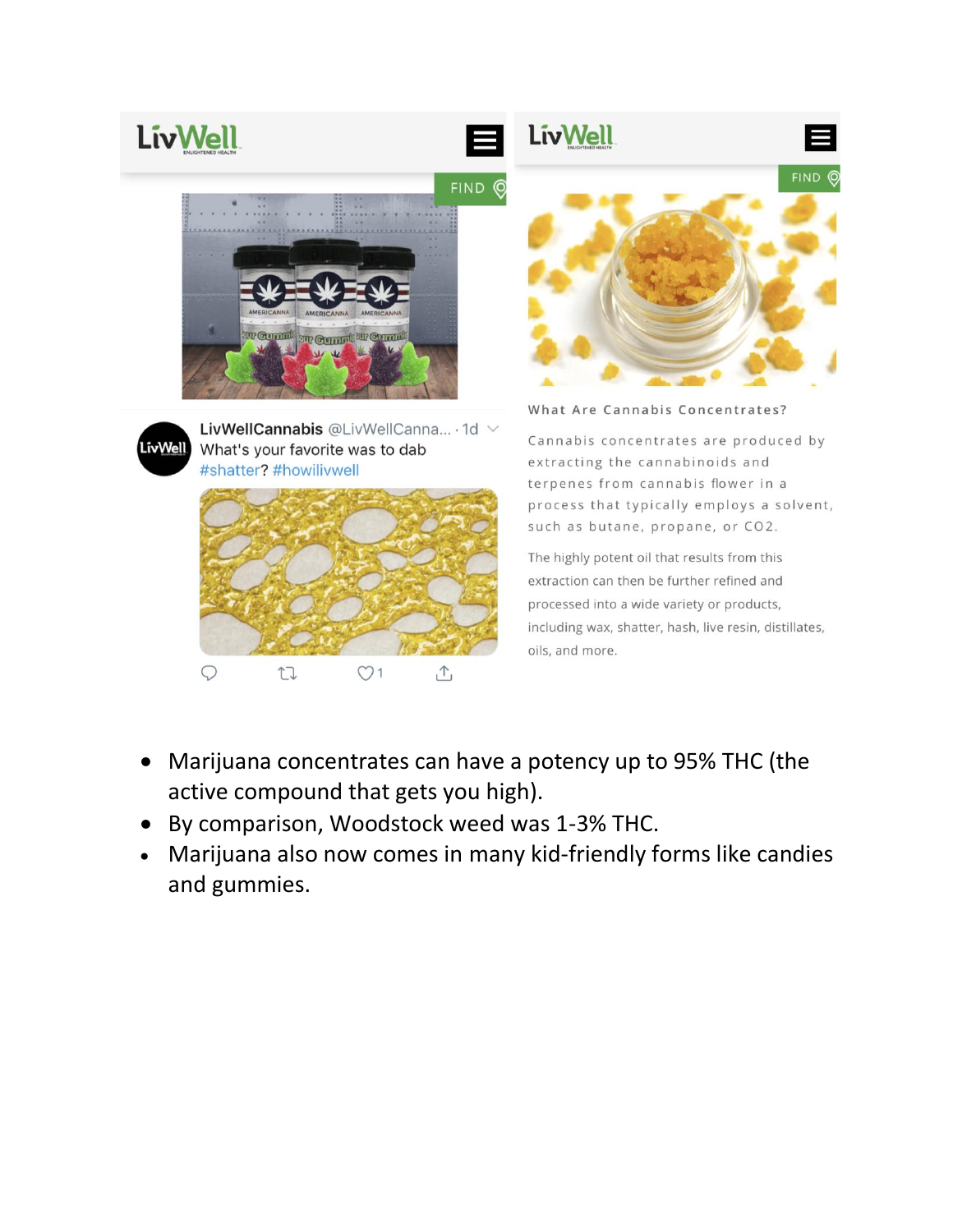# $\langle$ livwellcannabis **Follow** 冊 ⊺₫

# LivWell Instagram account prominently features concentrates:<br>
S Safari JUL 5GE 8:07 PM



E

FIND Q

### More on concentrates:



**Highly Potent Products** 

As the name suggests, concentrates are highly concentrated forms of cannabinoids, with potencies reaching as high as 95% THC. The effects of concentrates are felt almost immediately after inhalation. Due to the high potency of concentrate products, it is highly recommended consumers start with a low dose and take it slow.

#### The Wide World of Cannabis Concentrates

Cannabis concentrates come in a wide variety of forms, from wax and shatter to live resin and distillate. Discover your favorite type of concentrate.

With so many different concentrate brands and products to choose from, it can be difficult deciding where to start. Let our highly-educated budtenders guide you as you explore our curated selection of concentrate products.





### **#HASH #SHATTER**

### **EXTRACTED TO PERFECTION IN OUR VERY OWN LIVWELL LAB.**

### \$20G

Concentrates for the discerning cannabis enthusiast. our highly-trained extraction technicians employ scienti and innovative techniques in order to deliver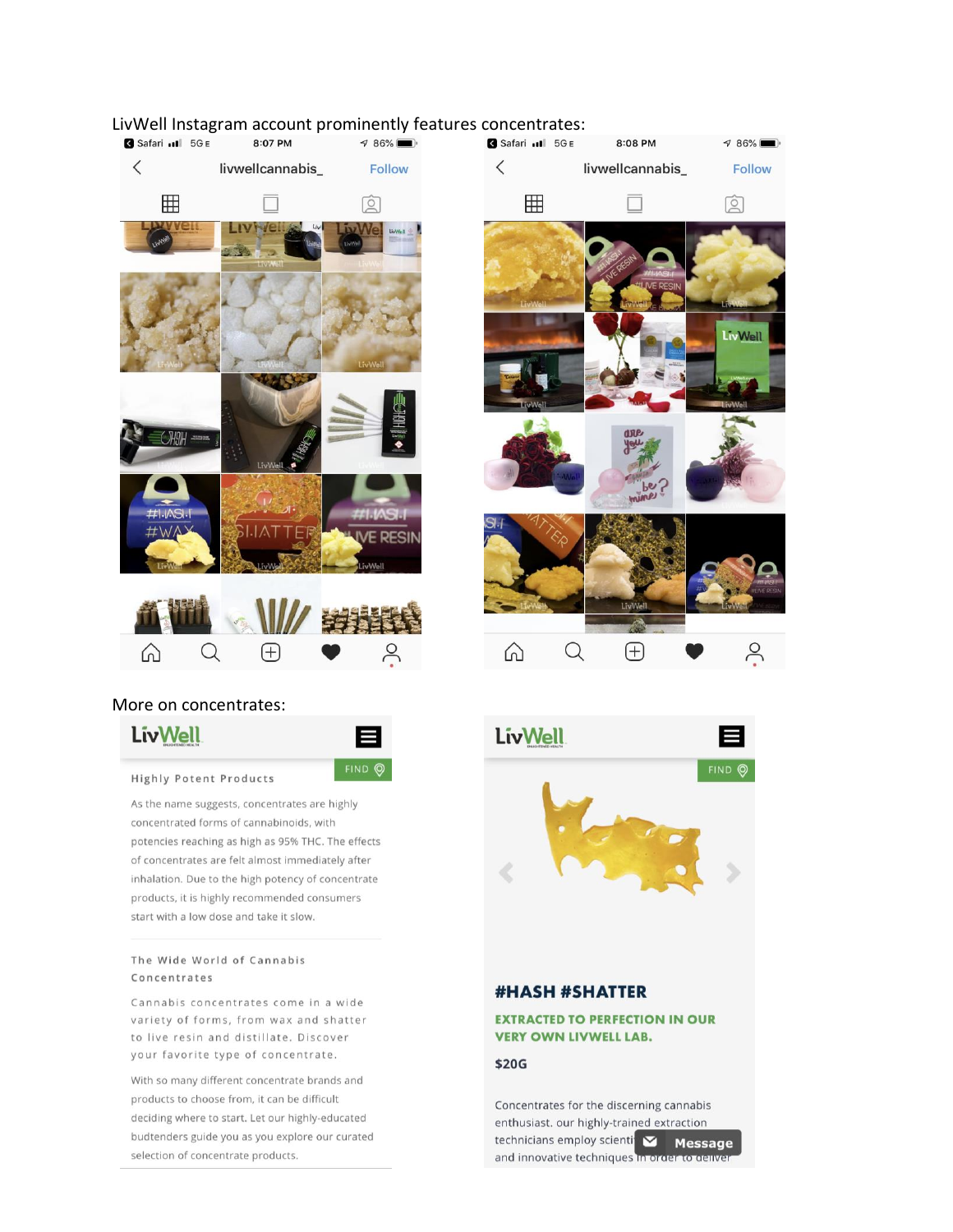**Smart Approaches to Marijuana (SAM) – Appendix B**

- **Letter from Former ONDCP Directors ("Drug Czars") and former DEA Administrators expressing concern about cartel infiltration of the banking system through the SAFE Banking Act**
- **Written testimony from Denver, CO law officer Ernest Martinez discussing how thieves target marijuana stores for product, not for cash, and how cartels might abuse the SAFE Banking Act**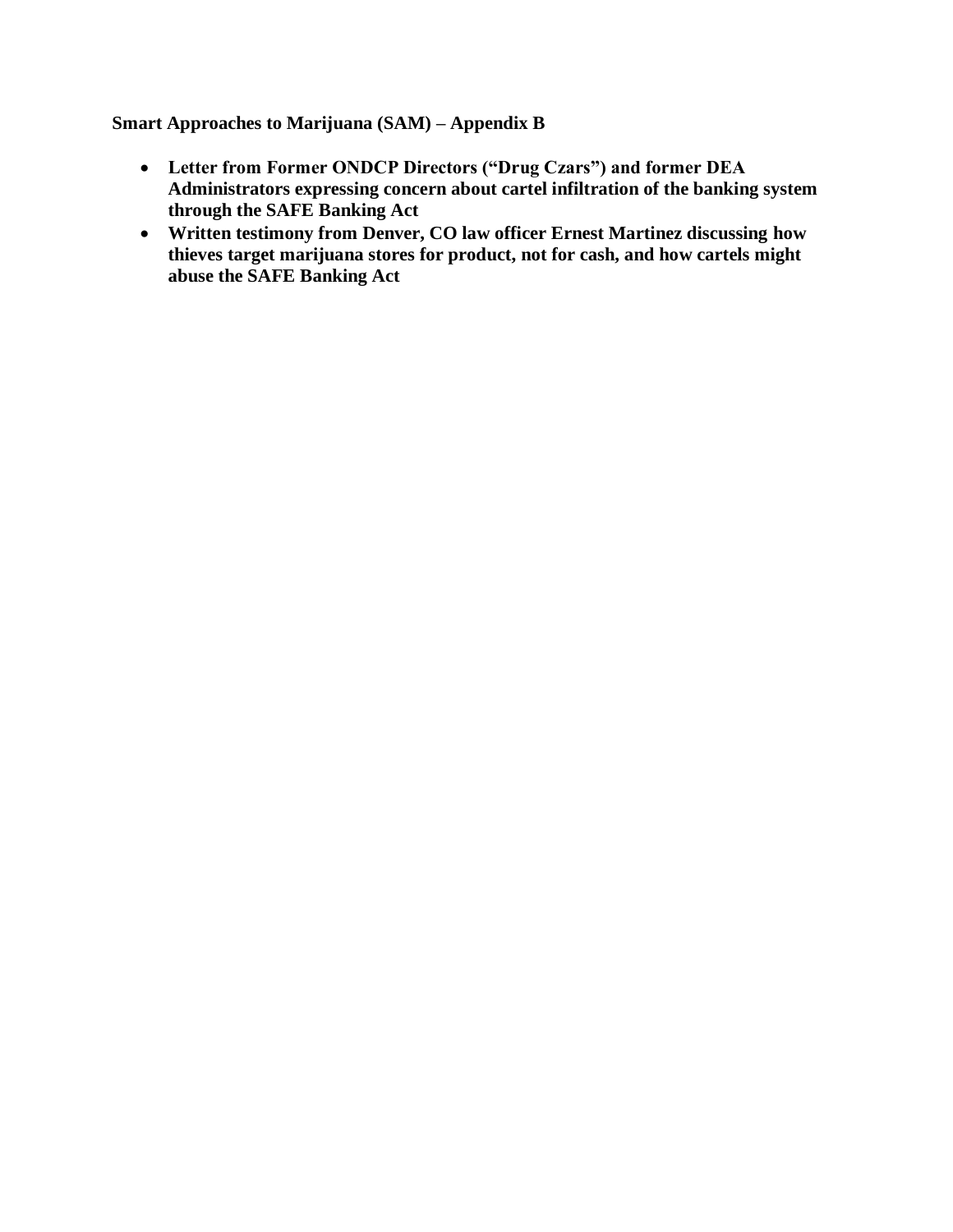# July 19, 2019

| The Honorable Mike Crapo                   | The Honorable Sherrod Brown                |
|--------------------------------------------|--------------------------------------------|
| Chairman                                   | <b>Ranking Member</b>                      |
| U.S. Senate Committee on Banking, Housing, | U.S. Senate Committee on Banking, Housing, |
| & Urban Affairs                            | & Urban Affairs                            |
| 534 Dirksen Senate Office Building         | 534 Dirksen Senate Office Building         |
| Washington, D.C. 20510                     | Washington, D.C. 20510                     |

Dear Chairman Crapo and Ranking Member Brown,

We write as former Directors of the Office of National Drug Control Policy and former Administrators of the Drug Enforcement Administration to warn about the unintended consequences of the SAFE Banking Act to legalize the banking of federally illegal proceeds from the sale of marijuana.

Some Members of your Committee may be familiar with the Black Market Peso Exchange that has been in operation for several decades. This scheme has enabled international drug cartels to launder billions of U.S. dollars through international monetary exchanges and has ensnared many banks and mainstream U.S. companies.

The lesson that the Black Market Peso Exchange teaches us is that cartels will go to enormous lengths and use sophisticated and complex methods to move cash into banks—since laundering money is the life-blood of criminal organizations. It is therefore a virtual certainty that cartels will seek to exploit the SAFE Banking act if it provides them with an easier and more costeffective means to launder their money.

Because cash made from the sale of marijuana looks the same regardless of what it was used to pay for, it will be extremely difficult for banks to know whether large bundles of cash presented for deposit were made from the sale of marijuana rather than from the sale of heroin, fentanyl, or methamphetamine.

In short, the SAFE Banking Act could inadvertently allow cartels to bring into banks duffel bags of cash made from the sale of those illicit drugs that are killing tens of thousands of Americans every year.

Consider the current landscape of offering banking services to cash-intensive marijuana businesses. Even if customers are offered the opportunity to pay in credit, many customers will choose to pay cash to avoid being tracked within the state seed-to-sale tracking system.

While banks know how much cash to expect from other cash-intensive businesses like dry cleaners or convenience stores, it will be very difficult to figure out when a marijuana dispensary is participating in a money laundering scheme. The scale of the marijuana industry is already such that there are huge opportunities for these dispensaries to be the destination for cartel cash. Indeed, we have already seen many cases of cartels using the cover of legalization to operate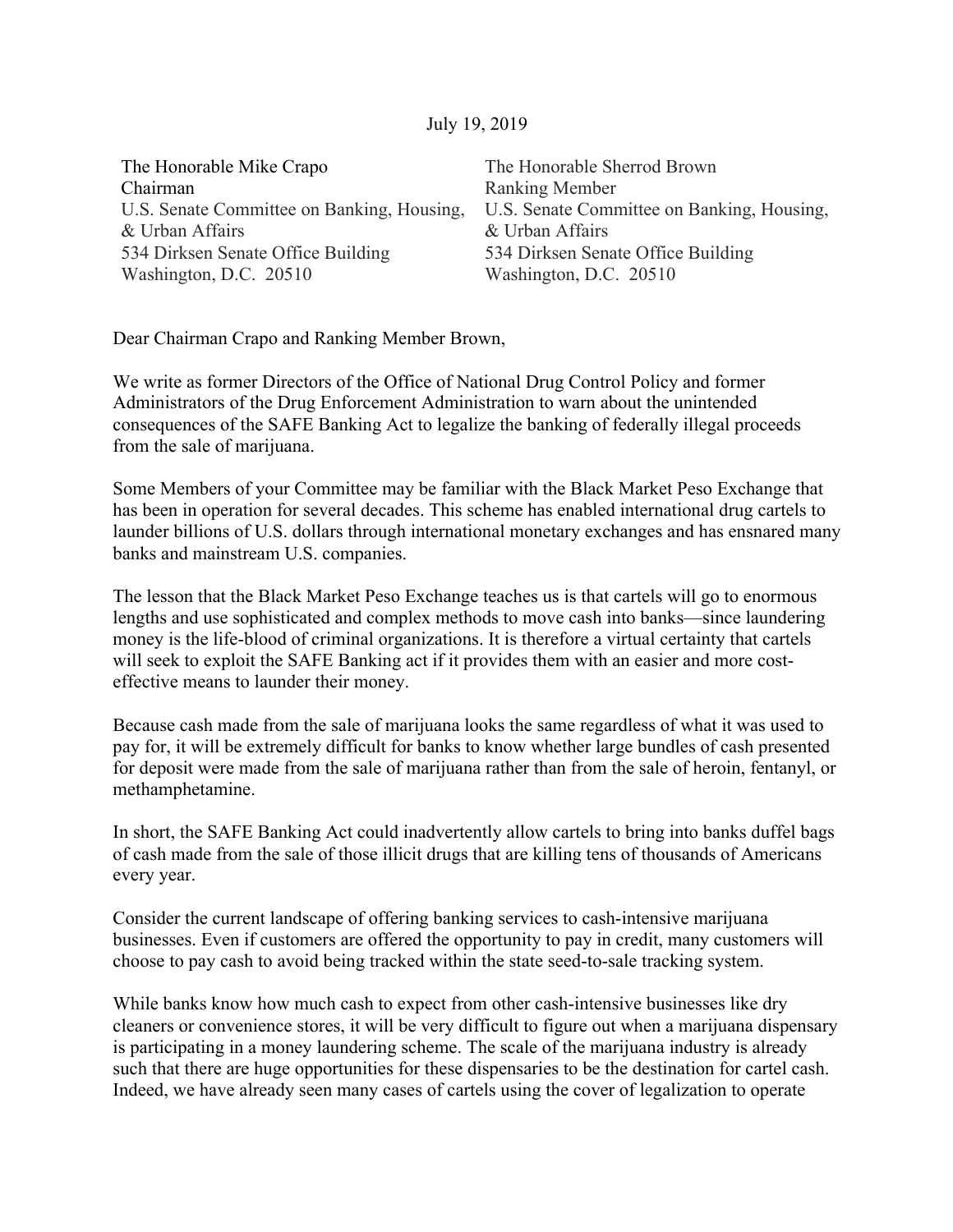illicit marijuana grows and black market activity. Two recent examples within the past year involved organized efforts to expel Mexican drug cartels growing marijuana in Northern California<sup>i</sup>—including a request to use the California National Guard<sup>ii</sup>, and the May 2019 bust of the largest international drug trafficking organization in Colorado law enforcement history, with over 80,000 plants in over 250 locations and 4.5 tons of finished marijuana productsiii.

We urge the Senate Banking Committee to reject the SAFE Banking Act and other legislation that would give these cartels more cover and more access to the U.S. financial system.

Sincerely,

Mr. R. Gil Kerlikowske Former Director May 7, 2009 to March 6, 2014 Office of National Drug Control Policy

Mr. John P. Walters Former Director December 7, 2001 to January 20, 2009 Office of National Drug Control Policy

General Barry R. McCaffrey, USA (Ret.) Former Director February 29, 1996 to January 20, 2001 Office of National Drug Control Policy

Mr. Lee P. Brown Former Director July 19, 1993 to January 1996 Office of National Drug Control Policy

Mr. Robert Martinez Former Director March 28, 1991 to January 20, 1993 Office of National Drug Control Policy

Mr. William J. Bennett Former Director March 13, 1989 to December 13, 1990 Office of National Drug Control Policy Ms. Michele M. Leonhart Former Administrator November 10, 2007 to May 14, 2015 Drug Enforcement Administration

Ms. Karen P. Tandy Former Administrator July 31, 2003 to November 9, 2007 Drug Enforcement Administration

Mr. John C. Lawn Former Administrator July 26, 1985 and March 23, 1990 Drug Enforcement Administration

Mr. Peter B. Bensinger Former Administrator February 23, 1976 to July 10, 1981 Drug Enforcement Administration

<sup>&</sup>lt;sup>i</sup> https://www.justice.gov/usao-edca/pr/us-attorney-joins-forces-federal-state-and-local-leaders-and-experts-combatdevastating

ii https://www.gov.ca.gov/wp-content/uploads/2019/02/2.11.19-Letter.pdf

iii https://www.justice.gov/usao-co/pr/forty-two-individuals-arrested-one-largest-black-market-marijuanatakedowns-colorado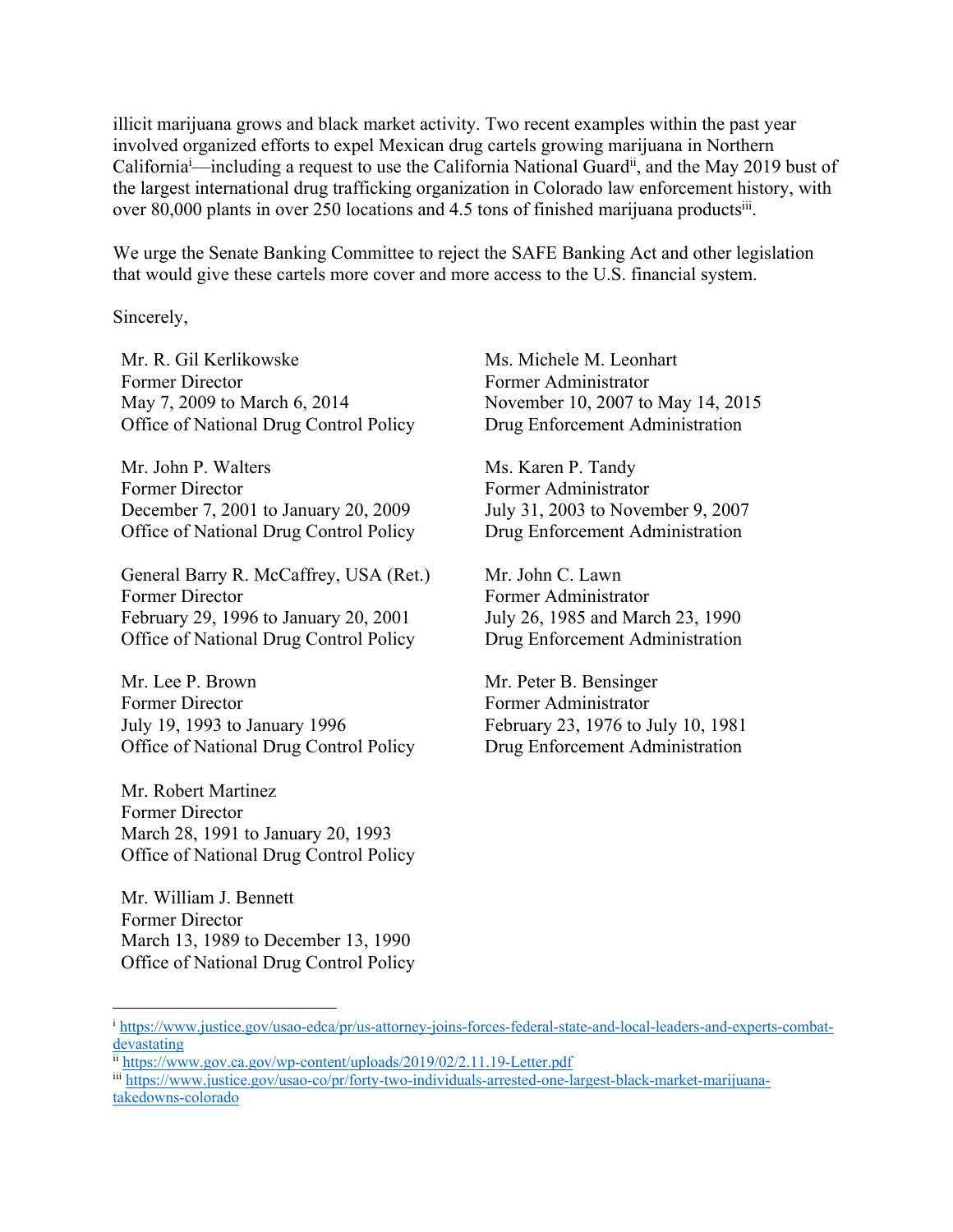### Testimony of

### Ernest Martinez

Director At Large of the National Narcotic Officers' Associations' Coalition (NNOAC)

July 19, 2019

My name is Ernest Martinez, and I serve as Director At Large of the National Narcotic Officers' Associations' Coalition (NNOAC). I have also been a Lieutenant in the Denver Police Department serving the citizens of Denver for over 33 years. I have served for 17 years as an undercover narcotics Detective and Detective-Sergeant, serving from Street-Level Enforcement Teams, (including the Denver-Aurora Crack Task Force), to the Elite Major Peddler Unit. I was the first task force supervisor with the Front Range Task Force of the Rocky Mountain HIDTA Enforcement Center, and was instrumental in its design and development. Prior to the Denver Police Department, I was a member of the Denver Sheriffs Department for 3 years as a Deputy Sheriff, with a total of 36 years wearing the badge for the City and County of Denver.

I am writing to submit testimony to the Committee on the SAFE Banking Act of 2019.

 Section I (b) of the SAFE Banking Act states, "The purpose of the Act is to increase public safety by ensuring access to financial services to cannabis-related legitimate businesses and service providers and reducing the amount of cash at such businesses."

 Through my experience in Colorado law enforcement, I have found that the burglaries and robberies are not primarily due to the availability of large amounts of cash on hand but the amount of marijuana in the business. High-potency marijuana, and particularly concentrates, are extremely valuable for resale on the black market. Licensed marijuana businesses are required to notify the Colorado Marijuana Enforcement Division (MED) and local law enforcement any time there is a burglary or robbery. The majority of the reported cases are for loss of product. Surveillance cameras with DVR recorders cover all areas of the marijuana business and operate 24/7. Recordings are required to be kept for a minimum of 40 days. The SAFE Banking Act would not address the loss of product since any money is kept in a safe located in a locked and secure room and is often not accessed by burglars.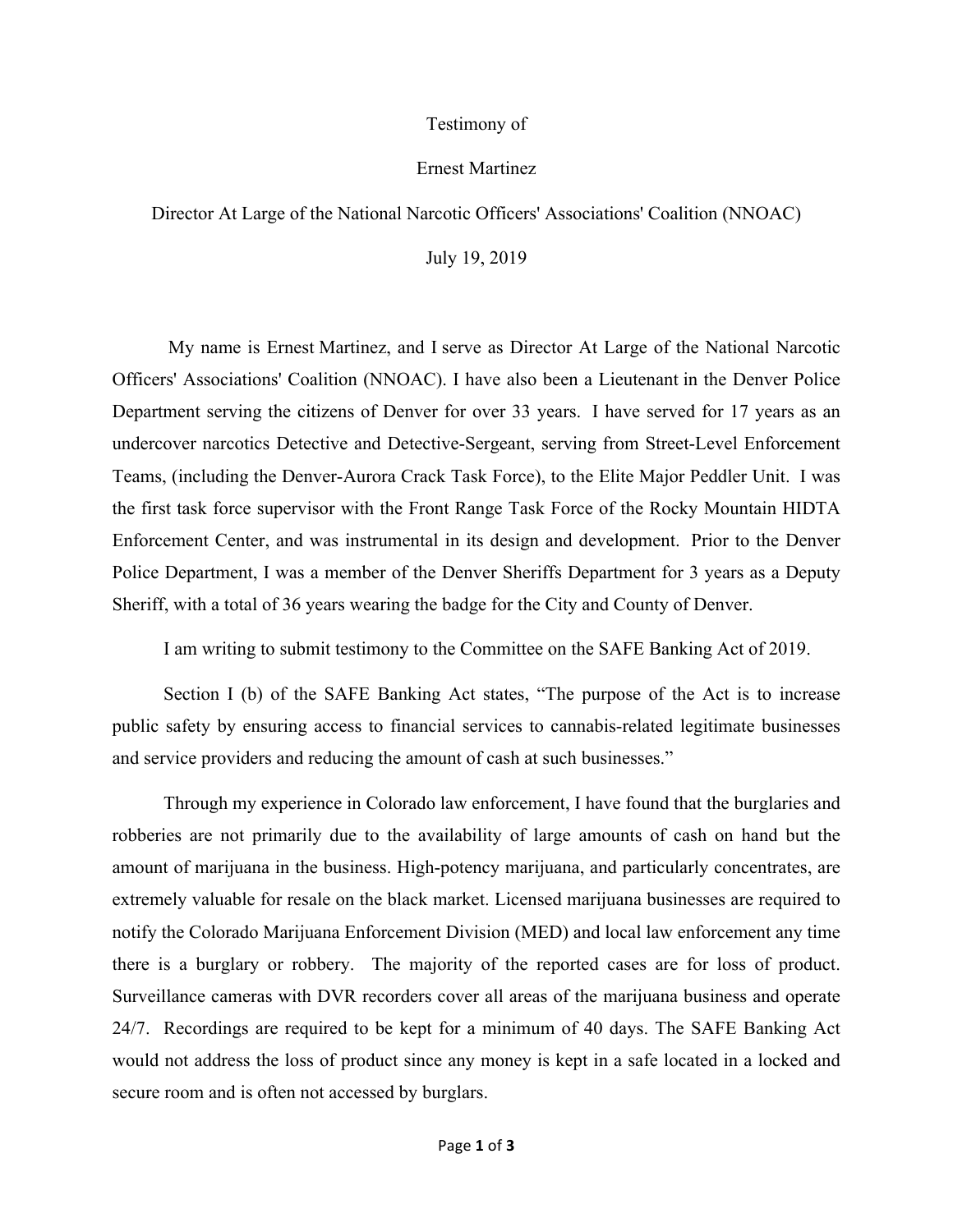The justification for the SAFE Banking Act claims marijuana businesses do not have banking accessibility is misleading in my experience. Shannon Gray, marijuana communications specialist at the Colorado Department of Revenue stated in an article dated May 30, 2019, "We do hear from licensees that the majority of businesses have access to banking services."<sup>1</sup> The article also noted that Safe Harbor Services, a wholly owned subsidiary of Partner Colorado Credit Union, has been helping credit unions and banks in about 10 states to create systems and procedures for managing cannabis accounts.

In addition, approving the SAFE Banking Act would open more opportunities for money laundering and black-market investors. As one possible example, a cartel would drop off backpacks of cash to a dispensary for deposit, possibly in excess of \$10,000 per transaction, which would be a huge advantage over current constraints. The dispensary would deposit the money in their bank account, and then bill a shell company for "security services," "cleaning services," or some other plausible service that would never be performed. Now the money has been returned to cartel control and can be transferred electronically.

 If banking services are already being utilized in Colorado and several other states, and the threat of burglary and robbery is loss of product and not money, then there must be another reason marijuana businesses are pushing for the SAFE Banking Act. Indeed, this bill has a much wider purpose to allow out-of-state hedge funds to pump billions of dollars of investments into the marijuana industry. This is a very intentional step to the full federal legalization of marijuana and eventually other drugs. Denver has recently approved the "lowest level priority for enforcement" (for adult possession under an ounce) of Psilocybin ("Magic Mushrooms"). Oakland and other cities in California are following suit. Where does this stop? Where is the common sense?

 As a long-time member of Colorado law enforcement, currently experiencing the drug induced psychosis of vulnerable populations in the Denver-metro area due to normalization of mind-altering substances, it is my opinion from all that I have seen, the number one priority should be that more research is accomplished regarding the effects of marijuana use, as well as

<u> 1989 - Johann Stein, fransk politik (d. 1989)</u>

<sup>&</sup>lt;sup>1</sup> https://www.pewtrusts.org/en/research-and-analysis/blogs/stateline/2019/05/30/cannabis-banking-bill-mayfalter-again-despite-state-support